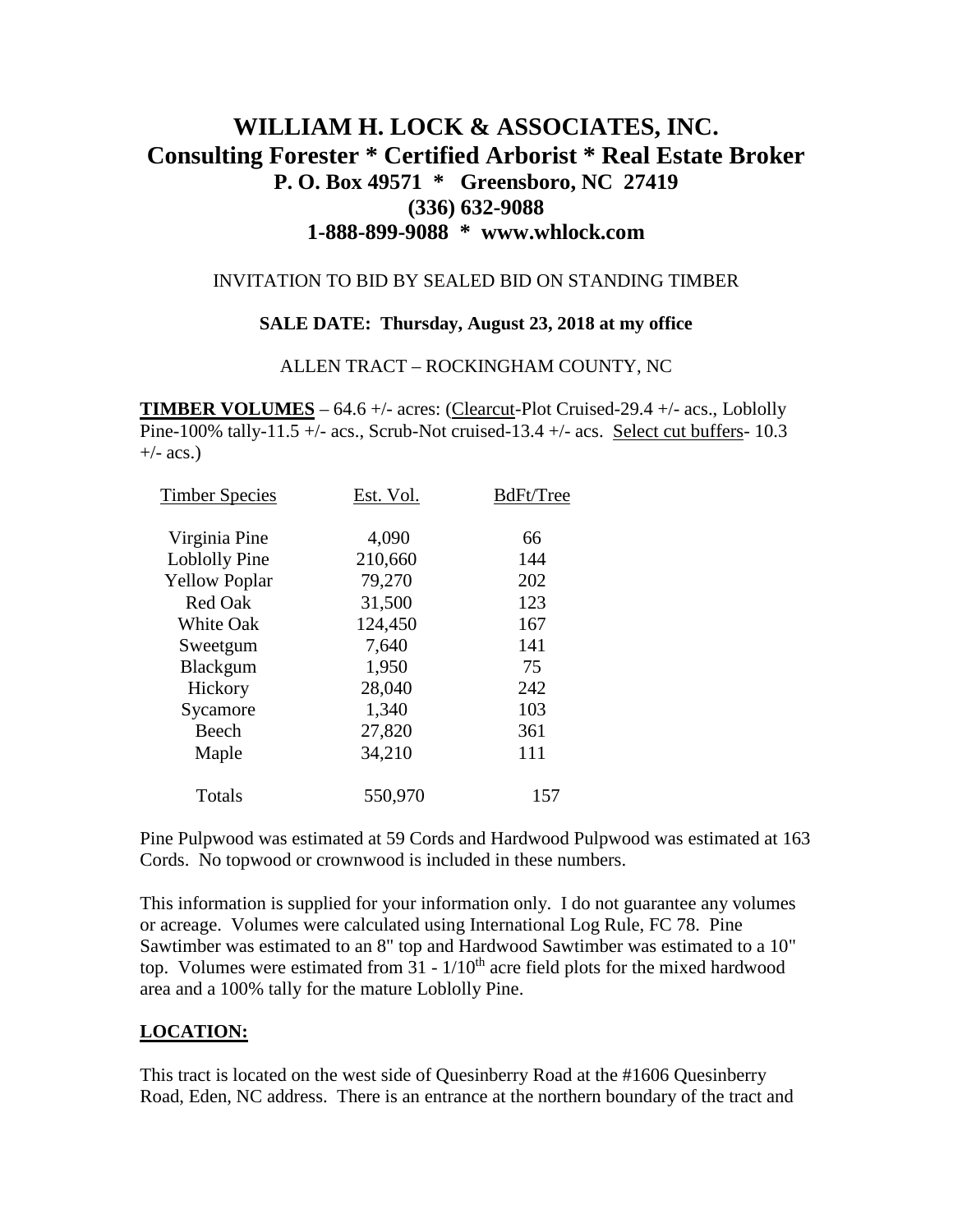Page Two Allen Tract - Timber Sale Sale Date: Thursday – August 23, 2018

another entrance at the southern end that goes by #1638 Quesinberry Road. The property also adjoins Moir Mill Road across from its intersection with Hamlet Road. See the Timber Sale Map.

# **BIDS:**

The Allen Tract is being sold on a lump sum sealed bid basis. Bids will be accepted by **regular mail** if received by 5:00 pm on Wednesday, August 22, 2018 **OR** bids will be accepted by **email [\(whlock@whlock.com\)](mailto:whlock@whlock.com), telephone (336-632-9088), fax (336-632- 9088), or in-person** at my office until 11:00 am on Thursday, August 23, 2018. At 11:00 am on Thursday, August 23, 2018 all bids received will be recorded. The successful bidder will be notified within 24 hours of the bid openings. A 10% deposit may be requested to be delivered to William H. Lock  $\&$  Associates, Inc. within 72 hours of the bid opening. The balance of the sales price is to be delivered at the sale closing. The seller reserves the right to refuse or accept any and all bids. Seller will consider all bids. The seller will be responsible for the timber deed preparation, revenue stamps if recorded, and the forestry consultant fees. The buyer will be responsible for all other closing costs. A \$1,000 performance deposit will be payable at closing and held in a noninterest bearing trust account until satisfactory completion of logging. The performance deposit does not limit the buyer's liability.

# **PLACE OF SALE:**

The timber sale will be held at the office of William H. Lock & Associates, Inc. in Greensboro, NC. The office address is 375 S. Swing Road, Greensboro, NC 27409. Telephone and Fax: 336-632-9088; [Email: whlock@whlock.com](mailto:Email:%20whlock@whlock.com) 

# **CONDITIONS OF SALE**:

1. The Buyer shall have 24 months from the date of the timber deed to cut and remove all merchantable timber within the "Sale Areas". "Creek Buffers" have been marked with Blue Flagging. No blue flagged trees marking the buffer boundaries may be cut but all pine of any size and Hardwoods  $> 16$ " DBH may be harvested provided all Best Management Practices, Forest Practice Guidelines and all watershed rules and regulations are followed. The sale boundaries are marked with pink flagging. No trees marked with flagging and no trees beyond these are to be harvested.

2. The Buyer shall access the tract from Quesinberry Road along either of the two existing farm paths leading into the wooded sections of the tract. The driveways leading into the existing homes cannot be used for access. Any access routes will need to be installed and/or maintained according to all North Carolina Best Management Practices, Forest Practice Guidelines, and any applicable river basin or watershed rules. All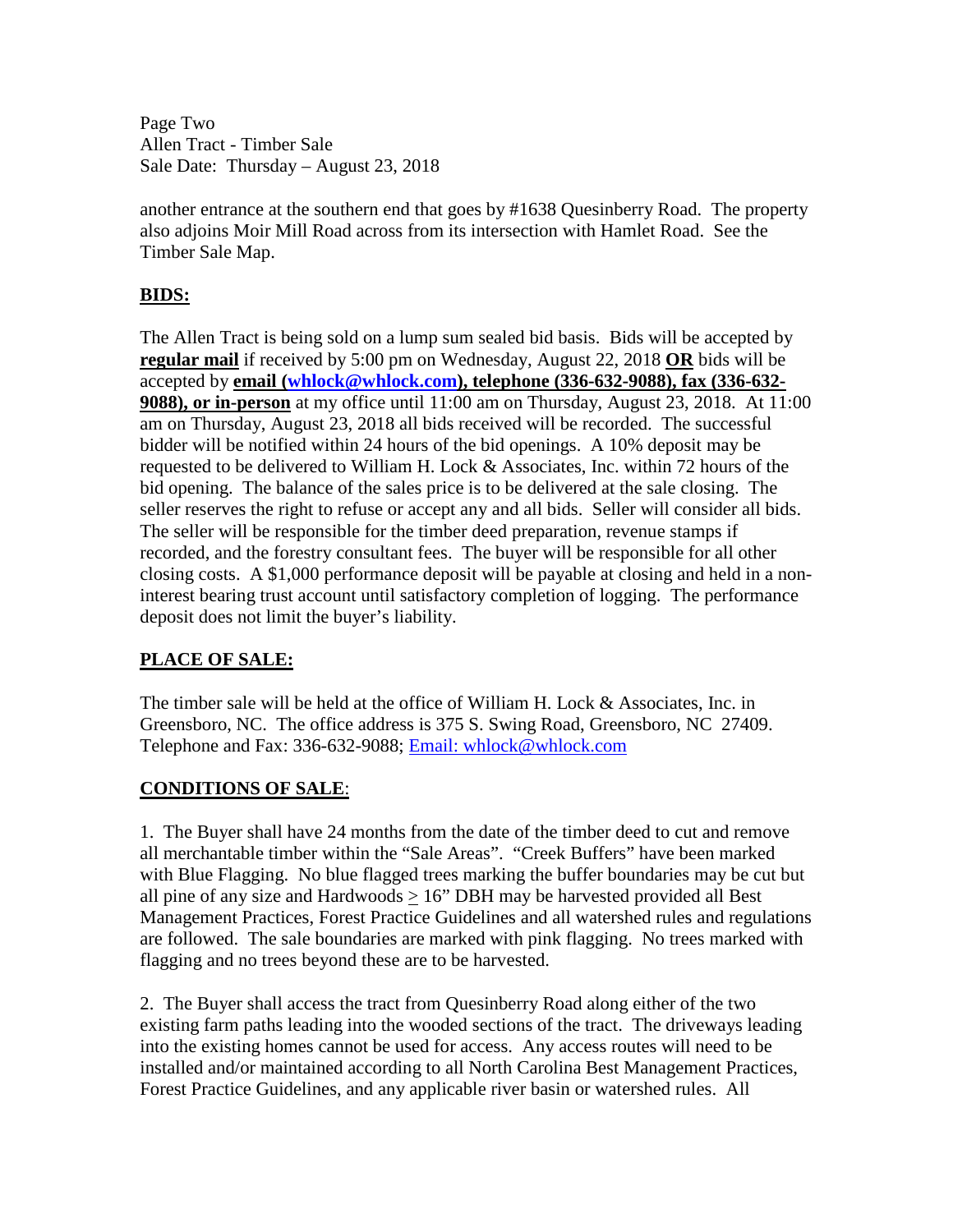Page Three Allen Tract - Timber Sale Sale Date: Thursday – August 23, 2018

roadways must remain open and passable by ordinary traffic at all times. The roadways must be left in similar condition at the completion of the harvesting operation as they were at the beginning of the harvesting operation, reasonable wear and tear accepted. Call W.H. Lock & Associates, Inc. if there are questions concerning access routes.

3. The Buyer is responsible for maintaining a clean site. No equipment parts, trash, tires or other debris created as a result of the harvesting operation shall be left on the property. It shall be the Buyer's responsibility to clean up any hazardous material or chemical waste spills including but not limited to Diesel Fuel, Hydraulic Fluid, Machine Oil, and/or Gasoline upon the subject property if deposited as a result of the harvesting operation. Responsibility will include any required remediation including but not limited to the removal of contaminated soils.

4. Harvesting operations must not interfere with any farming operations and farming operations must not interfere with any harvesting operations. Decking, loading or hauling will not be permitted in any existing open fields or pastures immediately adjacent to the timber unless approved by William H. Lock & Associates, Inc. If approved, open areas must be free of logging debris, smoothed when completed, and re-seeded if necessary.

5. The Buyer is responsible for following all Federal, State, and local regulations regarding timber harvesting activities. If required, Buyer is responsible for obtaining any necessary permits or licenses required for timber harvesting. All logging operations must conform to North Carolina Best Management Practices, Forest Practices Guidelines, and any applicable river basin or watershed rules. In the event that a non-compliance situation is identified on the tract as a result of the harvesting operation, William H. Lock & Associates, Inc. will have the express right to suspend the harvesting operation until the situation is brought into compliance. No trees or other logging debris shall be left in or across the property boundary, sale cutting lines or access roads and paths.

6. All necessary sale harvest boundaries have been marked with pink flagging. Landowner guarantees the pink flagged sale boundaries. No flagged trees denoting the sale boundary shall be cut and no trees outside the boundary lines shall be cut. If trees marking the sale boundary are cut, North Carolina timber trespass laws may apply. No trees shall be cut to fall on a neighboring landowner's property or where potential damage may occur. If existing property corners are damaged or removed as a result of the harvesting operation, Buyer agrees to replace the markers at the correct surveyed location at their own expense.

7. Buyer agrees to notify William H. Lock & Associates, Inc., P. O. Box 49571, Greensboro, NC 27419 at least 3 days in advance of the beginning of the harvesting operation and at least 3 days in advance of the completion of the harvesting operation.